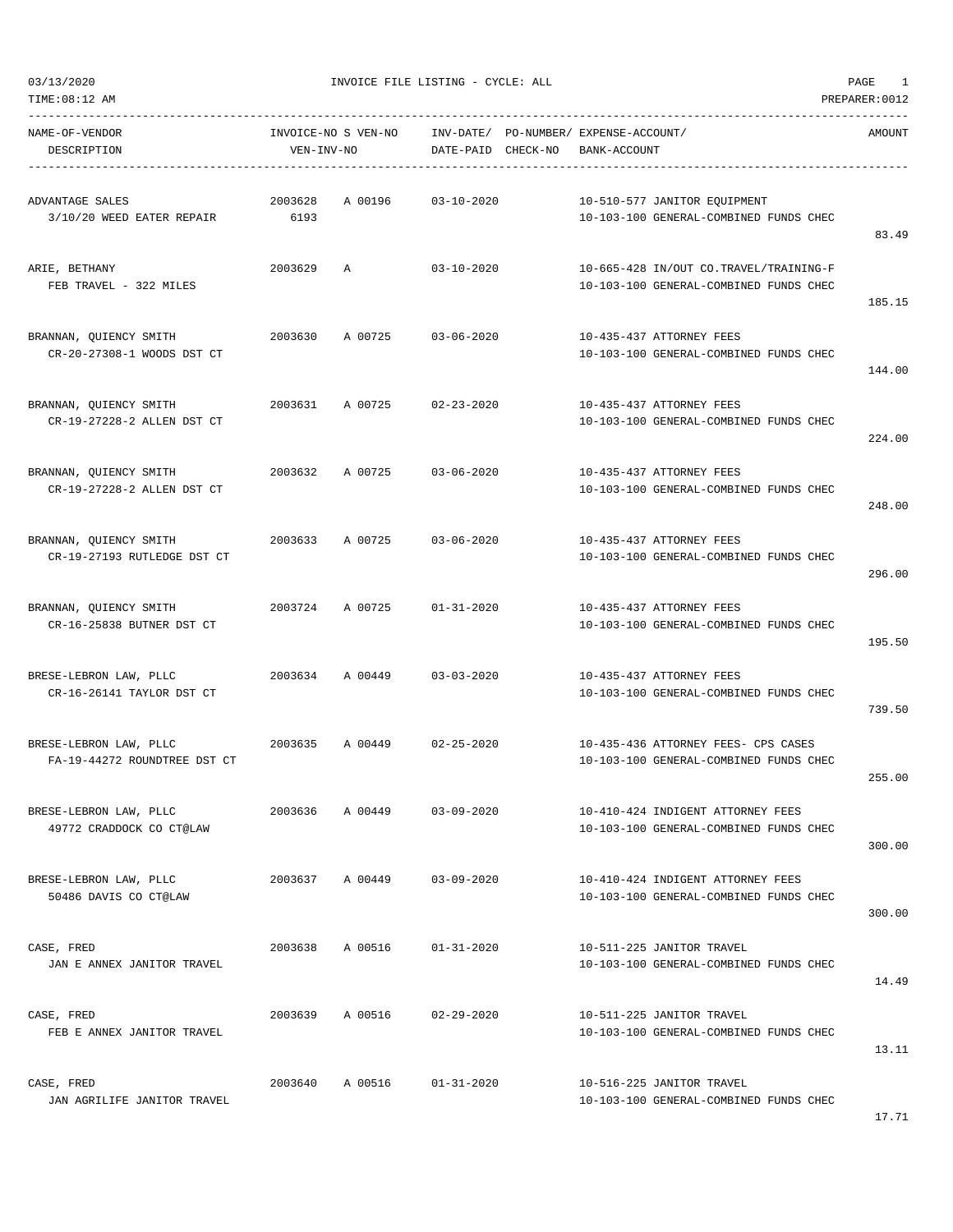| TIME: 08:12 AM                                                        |                                   |         |                    |                                                       |                                                                                            | PREPARER: 0012 |
|-----------------------------------------------------------------------|-----------------------------------|---------|--------------------|-------------------------------------------------------|--------------------------------------------------------------------------------------------|----------------|
| NAME-OF-VENDOR<br>DESCRIPTION                                         | INVOICE-NO S VEN-NO<br>VEN-INV-NO |         | DATE-PAID CHECK-NO | INV-DATE/ PO-NUMBER/ EXPENSE-ACCOUNT/<br>BANK-ACCOUNT |                                                                                            | AMOUNT         |
| CASE, FRED<br>FEB AGRILIFE JANITOR TRAVEL                             | 2003641                           | A 00516 | $02 - 29 - 2020$   |                                                       | 10-516-225 JANITOR TRAVEL<br>10-103-100 GENERAL-COMBINED FUNDS CHEC                        | 17.71          |
| COUNTY TRASH SERVICE<br>#322234 LAKE FANNIN TRASH                     | 2003716                           | A 00475 | $03 - 09 - 2020$   |                                                       | 85-520-443 TRASH PICK-UP<br>85-103-100 LAKE FANNIN-COMBINED FUNDS                          | 65.00          |
| DATA PRESERVATION, LLC<br>$2/28/20$ FEB LAND & VITAL                  | 2003695<br>3351                   | A 00357 | $02 - 28 - 2020$   |                                                       | 18-402-312 IMAGING SYSTEM<br>18-103-100 CO.CLK.REC.MNGMT.-COMB.FUND                        | 4,288.00       |
| DATA PRESERVATION, LLC<br>2/28/20 C120-134 PLAT SCANNING              | 2003713<br>3363                   | A 00357 | $02 - 28 - 2020$   |                                                       | 53-403-437 DIGITAL IMAGING<br>53-103-100 CO.CLK.REC.ARCHIVE -COMB.FU                       | 164.00         |
| DELL MARKETING L.P.<br>#33874740 Toners                               | 2003642 A 00696<br>10378444439    |         |                    |                                                       | 03-03-2020 2020000211 10-403-310 OFFICE SUPPLIES<br>10-103-100 GENERAL-COMBINED FUNDS CHEC | 740.98         |
| DM TRUCKING, LLC<br>3/2/20 ROCK & GRAVEL-HAULING                      | 2003721<br>1829                   | A 00096 | $03 - 02 - 2020$   |                                                       | 22-622-341 R & B MAT. ROCK & GRAVEL<br>22-103-100 R&B#2- COMBINED FUNDS CHECK              | 867.20         |
| ELDORADO DENTAL<br>3/8/20 PRISONER DENTAL                             | 2003643<br>FC3820                 | A 00613 | $03 - 08 - 2020$   |                                                       | 10-565-405 PRISONER MEDICAL<br>10-103-100 GENERAL-COMBINED FUNDS CHEC                      | 300.00         |
| ELLISON, KRISTY<br>1/24-3/3/20 TRAVEL- 29.4 MILES                     | 2003717                           | Α       | $03 - 11 - 2020$   |                                                       | 10-403-427 OUT OF COUNTY TRAVEL/TRAINI<br>10-103-100 GENERAL-COMBINED FUNDS CHEC           | 16.91          |
| EVANS, MICHAEL S.<br>1/13-2/24/20 DRUG COURT                          | 2003714                           | A 00438 | $03 - 09 - 2020$   |                                                       | 59-425-437 ATTORNEY FEES DRUG COURT<br>59-103-100 DRUG COURT-COMBINED FUNDS                | 562.50         |
| FANNIN COUNTY COMMUNITY MINISTRIES, 2003644<br>FY20 ANNUAL ALLOCATION |                                   | A 00538 | $03 - 09 - 2020$   |                                                       | 10-640-418 FANNIN CO COMMUNITY MINISTR<br>10-103-100 GENERAL-COMBINED FUNDS CHEC           | 1,000.00       |
| FROELICH, DR. JAMES E.<br>2/21-3/20/20 HEALTH OFFICER                 | 2003645                           | A 00074 | $03 - 11 - 2020$   |                                                       | 10-641-102 SALARY APPOINTED OFFICIAL<br>10-103-100 GENERAL-COMBINED FUNDS CHEC             | 200.00         |
| GAYLON P. RIDDELS LAW FIRM, PC<br>J-2019-015 VK DST CT                | 2003646                           | A 00512 | $03 - 05 - 2020$   |                                                       | 10-435-432 ATTORNEY FEES JUVENILE<br>10-103-100 GENERAL-COMBINED FUNDS CHEC                | 522.50         |
| GAYLON P. RIDDELS LAW FIRM, PC<br>CR-19-26897 REYNOLDS DST CT         | 2003647                           | A 00512 | $12 - 06 - 2019$   |                                                       | 10-435-437 ATTORNEY FEES<br>10-103-100 GENERAL-COMBINED FUNDS CHEC                         | 1,187.50       |
| GAYLON P. RIDDELS LAW FIRM, PC<br>CR-16-25761 STARKEY DST CT          | 2003648                           | A 00512 | $03 - 02 - 2020$   |                                                       | 10-435-437 ATTORNEY FEES<br>10-103-100 GENERAL-COMBINED FUNDS CHEC                         | 541.50         |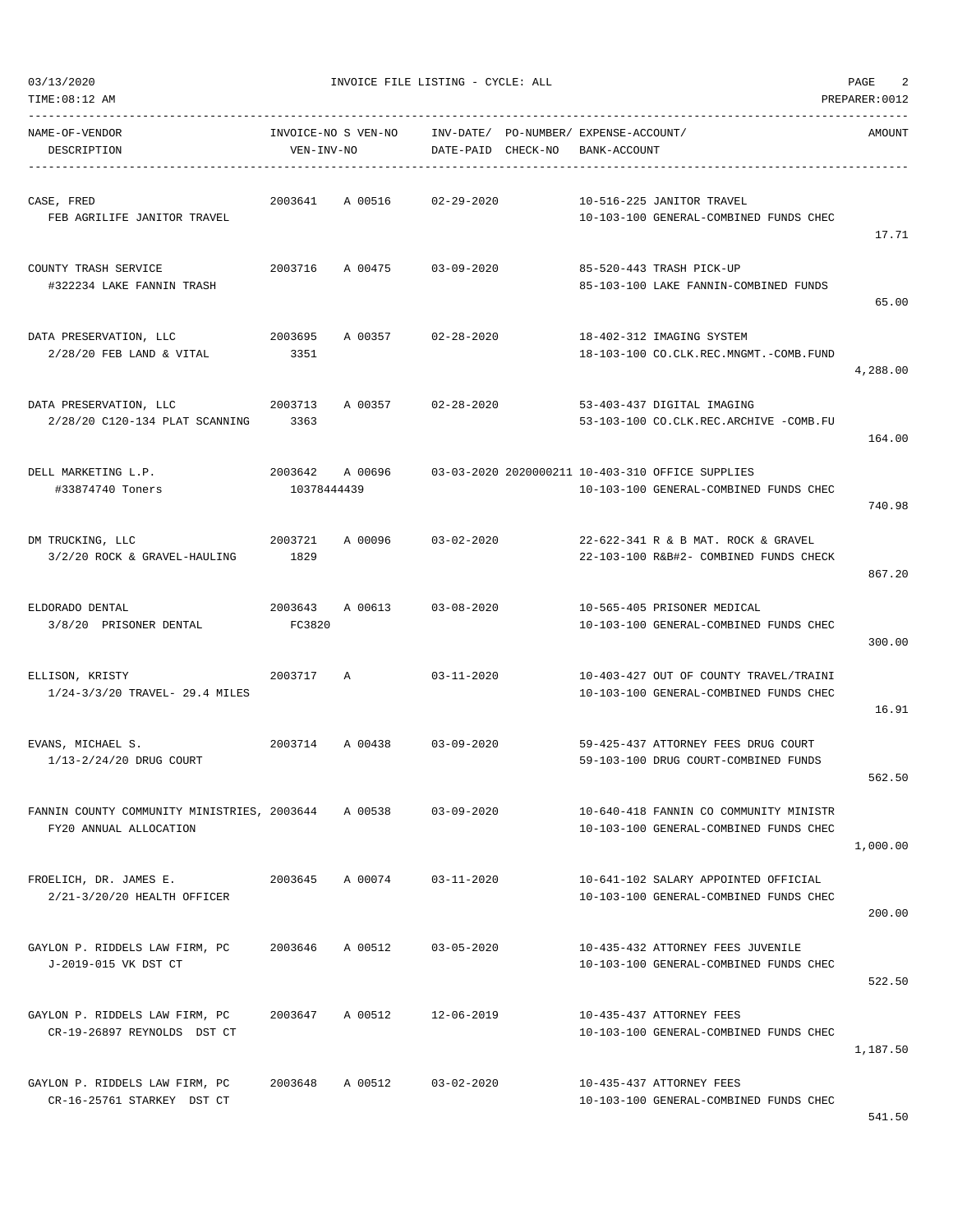TIME:08:12 AM PREPARER:0012

#### $03/13/2020$  PAGE 3

| NAME-OF-VENDOR<br>DESCRIPTION                                | VEN-INV-NO |                 | INVOICE-NO S VEN-NO     INV-DATE/ PO-NUMBER/ EXPENSE-ACCOUNT/<br>DATE-PAID CHECK-NO | BANK-ACCOUNT |                                                                                  | AMOUNT   |
|--------------------------------------------------------------|------------|-----------------|-------------------------------------------------------------------------------------|--------------|----------------------------------------------------------------------------------|----------|
| GAYLON P. RIDDELS LAW FIRM, PC<br>CR-19-26948 SANSONE DST CT | 2003718    |                 | A 00512 03-05-2020                                                                  |              | 10-435-437 ATTORNEY FEES<br>10-103-100 GENERAL-COMBINED FUNDS CHEC               | 4,997.00 |
| GAYLON P. RIDDELS LAW FIRM, PC<br>CR-18-26534 BATEMAN DST CT |            |                 | 2003725 A 00512 01-23-2020                                                          |              | 10-435-437 ATTORNEY FEES<br>10-103-100 GENERAL-COMBINED FUNDS CHEC               | 608.00   |
| GAYLON P. RIDDELS LAW FIRM, PC<br>CR-18-26850 BROWN DST CT   | 2003726    |                 | A 00512 11-13-2019                                                                  |              | 10-435-437 ATTORNEY FEES<br>10-103-100 GENERAL-COMBINED FUNDS CHEC               | 696.35   |
| GAYLON P. RIDDELS LAW FIRM, PC<br>CR-20-27261 FRANCIS DST CT |            |                 | 2003727 A 00512 03-02-2020                                                          |              | 10-435-437 ATTORNEY FEES<br>10-103-100 GENERAL-COMBINED FUNDS CHEC               | 627.00   |
| GOODMAN-MORRIS, COURTNEY<br>FA-20-44560 DUNNING DST CT       |            |                 | 2003649 A 00459 02-27-2020                                                          |              | 10-435-436 ATTORNEY FEES- CPS CASES<br>10-103-100 GENERAL-COMBINED FUNDS CHEC    | 1,027.70 |
| GOODMAN-MORRIS, COURTNEY<br>FA-20-44571 CASTILLO DST CT      |            | 2003650 A 00459 | 03-06-2020                                                                          |              | 10-435-436 ATTORNEY FEES- CPS CASES<br>10-103-100 GENERAL-COMBINED FUNDS CHEC    | 248.00   |
| GOODMAN-MORRIS, COURTNEY<br>FA-20-44580 OTIS DST CT          |            |                 | 2003651 A 00459 03-05-2020                                                          |              | 10-435-436 ATTORNEY FEES- CPS CASES<br>10-103-100 GENERAL-COMBINED FUNDS CHEC    | 440.00   |
| JPMORGAN CHASE BANK NA<br>5567087900018285 HOTEL             | 2003652    | A 00378         | $03 - 05 - 2020$                                                                    |              | 10-403-427 OUT OF COUNTY TRAVEL/TRAINI<br>10-103-100 GENERAL-COMBINED FUNDS CHEC | 648.60   |
| JPMORGAN CHASE BANK NA<br>5567087900018285 TRANSPORT         |            |                 | 2003653 A 00378 03-05-2020                                                          |              | 10-560-428 PRISONER TRANSPORT<br>10-103-100 GENERAL-COMBINED FUNDS CHEC          | 355.43   |
| JPMORGAN CHASE BANK NA<br>5567087900018285 HOTEL             | 2003654    | A 00378         | $03 - 05 - 2020$                                                                    |              | 10-499-427 OUT OF COUNTY TRAVEL/TRAINI<br>10-103-100 GENERAL-COMBINED FUNDS CHEC | 790.92   |
| JPMORGAN CHASE BANK NA<br>5567087900018285 REGISTRATION      | 2003655    |                 | A 00378 03-05-2020                                                                  |              | 10-435-427 OUT OF CO TRAVEL/TRAINING<br>10-103-100 GENERAL-COMBINED FUNDS CHEC   | 65.00    |
| JPMORGAN CHASE BANK NA<br>5567087900018285 REGISTRATION      | 2003656    | A 00378         | $03 - 05 - 2020$                                                                    |              | 10-591-427 OUT OF COUNTY TRAVEL/TRAINI<br>10-103-100 GENERAL-COMBINED FUNDS CHEC | 575.00   |
| JPMORGAN CHASE BANK NA<br>5567087900018285 AIRFARE           |            | 2003657 A 00378 | $03 - 05 - 2020$                                                                    |              | 10-560-428 PRISONER TRANSPORT<br>10-103-100 GENERAL-COMBINED FUNDS CHEC          | 1,732.20 |
| JPMORGAN CHASE BANK NA<br>5567087900018285 HOTEL             | 2003658    | A 00378         | $03 - 05 - 2020$                                                                    |              | 10-455-427 OUT OF COUNTY TRAVEL/TRAINI<br>10-103-100 GENERAL-COMBINED FUNDS CHEC |          |

126.50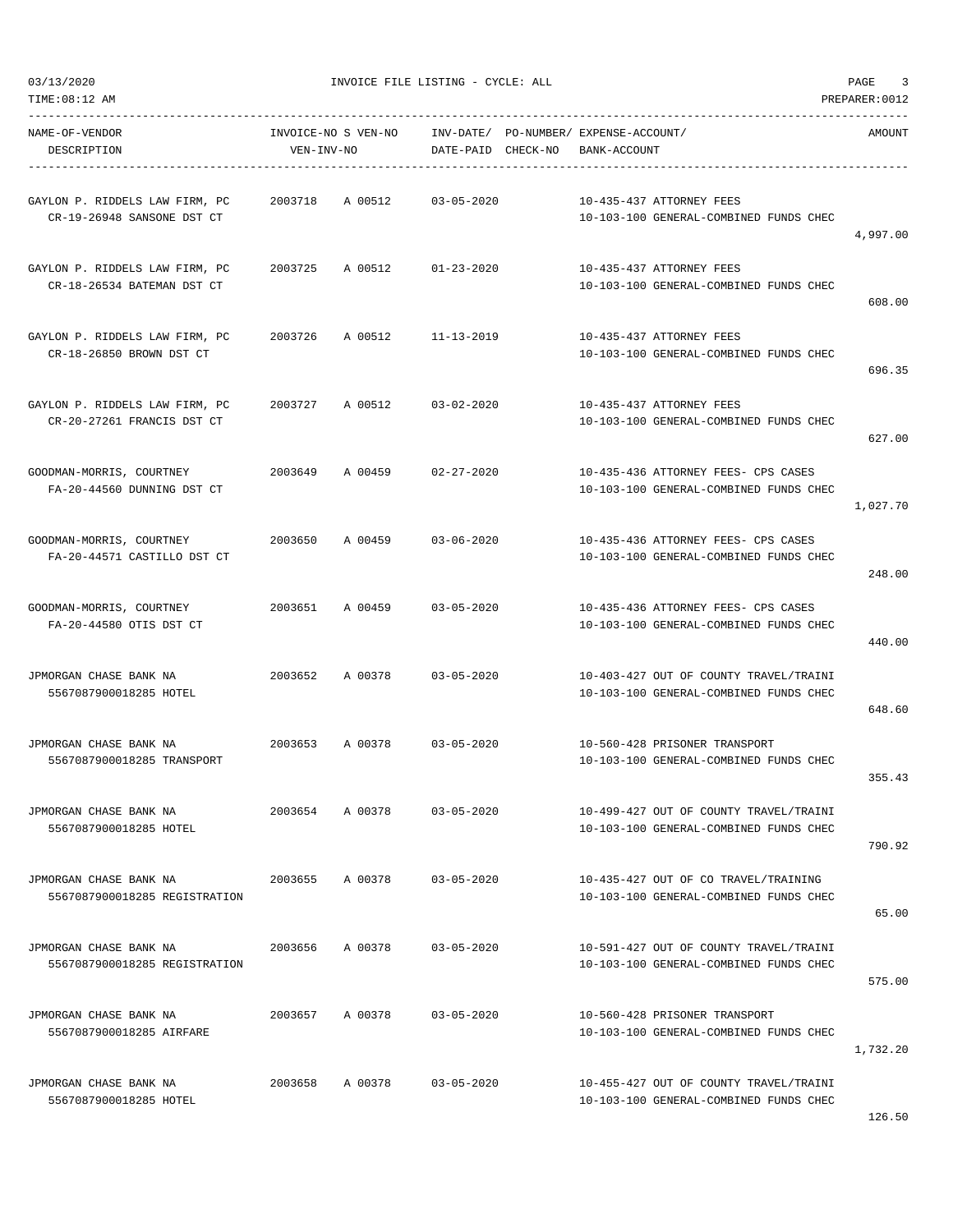$03/13/2020$  PAGE 4

TIME:08:12 AM PREPARER:0012  $\texttt{NAME}-OF-VENDOR \newline \texttt{INVOICE-NO} \texttt{S} \texttt{VEN-NO} \newline \texttt{INV-DATE} \texttt{PO-NUMBER} \texttt{EXPENSE-ACCOUNT} \texttt{C} \newline$ 

| NAME-OF-VENDOR<br>DESCRIPTION                             | INVOICE-NO S VEN-NO<br>VEN-INV-NO |         | DATE-PAID        | CHECK-NO | INV-DATE/ PO-NUMBER/ EXPENSE-ACCOUNT/<br>BANK-ACCOUNT                            | <b>AMOUNT</b> |
|-----------------------------------------------------------|-----------------------------------|---------|------------------|----------|----------------------------------------------------------------------------------|---------------|
| JPMORGAN CHASE BANK NA<br>5567087900018285 HOTEL          | 2003659                           | A 00378 | $03 - 05 - 2020$ |          | 10-475-427 OUT OF COUNTY TRAVEL/TRAINI<br>10-103-100 GENERAL-COMBINED FUNDS CHEC | 258.02        |
| JPMORGAN CHASE BANK NA<br>5567087900018285 HOTEL          | 2003660                           | A 00378 | $03 - 05 - 2020$ |          | 10-400-427 OUT OF COUNTY TRAVEL/TRAINI<br>10-103-100 GENERAL-COMBINED FUNDS CHEC | 344.79        |
| JPMORGAN CHASE BANK NA<br>5567087900018285 KEYS           | 2003661                           | A 00378 | $03 - 05 - 2020$ |          | 10-513-450 R&M BUILDING<br>10-103-100 GENERAL-COMBINED FUNDS CHEC                | 10.83         |
| JPMORGAN CHASE BANK NA<br>5567087900018285 BATTERY BACKUP | 2003662                           | A 00378 | $03 - 05 - 2020$ |          | 10-450-353 COMPUTER EXPENSE<br>10-103-100 GENERAL-COMBINED FUNDS CHEC            | 119.98        |
| JPMORGAN CHASE BANK NA<br>5567087900018285 MACHINE RENTAL | 2003696                           | A 00378 | $03 - 05 - 2020$ |          | 19-450-400 RECORDS STORAGE SHELVING<br>19-103-100 DIST.CLK.REC.MNGMT-COMB.FUN    | 463.00        |
| JPMORGAN CHASE BANK NA<br>5567087900018285 LAB MEMBERSHIP | 2003697                           | A 00378 | $03 - 05 - 2020$ |          | 21-621-314 EMPLOYEE PHYSICALS/DOT TEST<br>21-103-100 R&B#1-COMBINED FUNDS CHECKI | 49.75         |
| JPMORGAN CHASE BANK NA<br>5567087900018285 HOTEL/GAS      | 2003698                           | A 00378 | $03 - 05 - 2020$ |          | 21-621-427 OUT OF COUNTY TRAVEL/TRAINI<br>21-103-100 R&B#1-COMBINED FUNDS CHECKI | 570.50        |
| JPMORGAN CHASE BANK NA<br>5567087900018285 SHOP WATER     | 2003699                           | A 00378 | $03 - 05 - 2020$ |          | 22-622-340 SHOP SUPPLIES<br>22-103-100 R&B#2- COMBINED FUNDS CHECK               | 9.50          |
| JPMORGAN CHASE BANK NA<br>5567087900018285 HOTEL          | 2003700                           | A 00378 | $03 - 05 - 2020$ |          | 22-622-427 OUT OF COUNTY TRAVEL/TRAINI<br>22-103-100 R&B#2- COMBINED FUNDS CHECK | 434.07        |
| JPMORGAN CHASE BANK NA<br>5567087900018285 LAB MEMBERSHIP | 2003701                           | A 00378 | $03 - 05 - 2020$ |          | 22-622-314 EMPLOYEE PHYSICALS/DOT TEST<br>22-103-100 R&B#2- COMBINED FUNDS CHECK | 49.75         |
| JPMORGAN CHASE BANK NA<br>5567087900018285 LAB MEMBERSHIP | 2003705                           | A 00378 | $03 - 05 - 2020$ |          | 23-623-314 EMPLOYEE PHYSICALS/DOT TEST<br>23-103-100 R&B#3-COMBINED FUNDS CHECKI | 244.75        |
| JPMORGAN CHASE BANK NA<br>5567087900018285 LOWES          | 2003706                           | A 00378 | $03 - 05 - 2020$ |          | 23-623-340 SHOP SUPPLIES<br>23-103-100 R&B#3-COMBINED FUNDS CHECKI               | 185.07        |
| JPMORGAN CHASE BANK NA<br>5567087900018285 HOTEL          | 2003708                           | A 00378 | 03-05-2020       |          | 24-624-427 OUT OF COUNTY TRAVEL/TRAINI<br>24-103-100 R&B#4- COMBINED FUNDS CHECK | 434.07        |
| JPMORGAN CHASE BANK NA<br>5567087900018285 LAB MEMBERSHIP | 2003709                           | A 00378 | $03 - 05 - 2020$ |          | 24-624-314 EMPLOYEE PHYSICALS/DOT TEST<br>24-103-100 R&B#4- COMBINED FUNDS CHECK |               |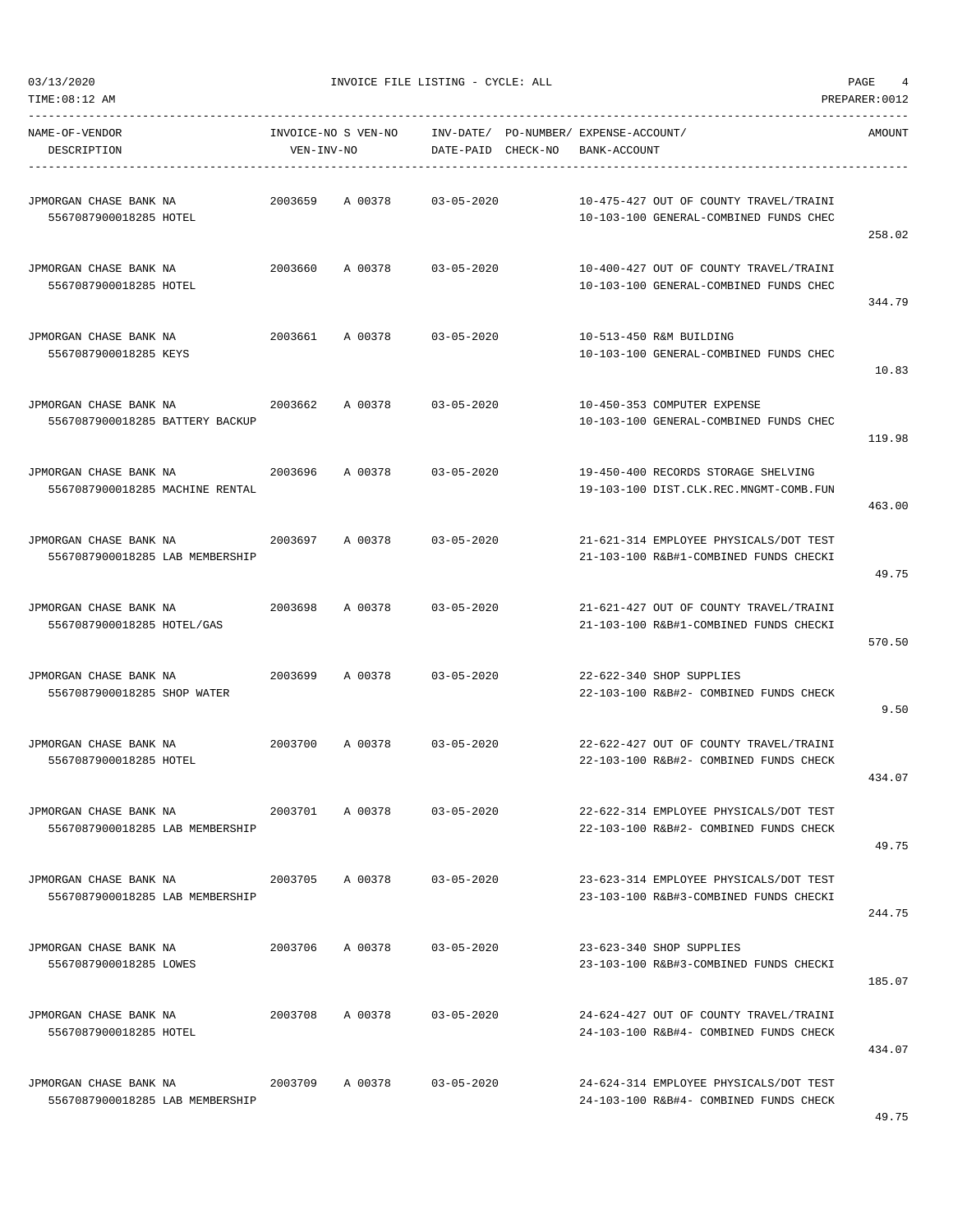03/13/2020 INVOICE FILE LISTING - CYCLE: ALL PAGE 5

| TIME:08:12 AM                                                              |                                   |                 |                    |                                                       |                                                                                  | PREPARER: 0012 |
|----------------------------------------------------------------------------|-----------------------------------|-----------------|--------------------|-------------------------------------------------------|----------------------------------------------------------------------------------|----------------|
| NAME-OF-VENDOR<br>DESCRIPTION                                              | INVOICE-NO S VEN-NO<br>VEN-INV-NO |                 | DATE-PAID CHECK-NO | INV-DATE/ PO-NUMBER/ EXPENSE-ACCOUNT/<br>BANK-ACCOUNT |                                                                                  | AMOUNT         |
| JPMORGAN CHASE BANK NA<br>5567087900018285 HOTEL                           | 2003712                           | A 00378         | $03 - 05 - 2020$   |                                                       | 49-475-427 TRAINING/TUITION/OUT OF COU<br>49-103-100 INVESTIGATOR/LEOSE-COMB.FUN | 331.66         |
| JPMORGAN CHASE BANK NA<br>5567087900018285 TRAINING REGISTRAT              | 2003715                           | A 00378         | $03 - 05 - 2020$   |                                                       | 67-560-428 TRAINING & TUITION<br>67-103-100 ANNUAL PAYMENT-COMBINED FUN          | 897.50         |
| KONICA MINOLTA PREMIER FINANCE<br>#1284057 TURNER COPIER                   | 2003663<br>67191112               | A 00444         | $03 - 07 - 2020$   |                                                       | 10-510-315 COPIER RENTAL<br>10-103-100 GENERAL-COMBINED FUNDS CHEC               | 114.68         |
| L & L A/C-ELECTRICAL<br>3/9/20 S ANNEX CIRCUIT-METAL DETECT 920            | 2003694                           | A 00239         | $03 - 09 - 2020$   | 11-510-571 EQUIPMENT                                  | 11-103-100 C.H. SECURITY-COMBINED FUND                                           | 1,500.00       |
| LAW OFFICE OF MYLES PORTER, P.C.<br>50274 DONIHOO CO CT@LAW                | 2003691                           | A 00649         | $03 - 12 - 2020$   |                                                       | 10-410-424 INDIGENT ATTORNEY FEES<br>10-103-100 GENERAL-COMBINED FUNDS CHEC      | 300.00         |
| LAW OFFICE OF MYLES PORTER, P.C.<br>50148 GAINEY CO CT@LAW                 | 2003692                           | A 00649         | $03 - 12 - 2020$   |                                                       | 10-410-424 INDIGENT ATTORNEY FEES<br>10-103-100 GENERAL-COMBINED FUNDS CHEC      | 400.00         |
| LEONARD, CITY OF<br>#0828 PCT 2 WATER                                      | 2003702                           | A 00048         | $03 - 02 - 2020$   |                                                       | 22-622-442 UTILITY WATER<br>22-103-100 R&B#2- COMBINED FUNDS CHECK               | 80.24          |
| MCCRAW MATERIALS<br>$3/12/20$ ROCK & GRAVEL                                | 2003723<br>27000                  | A 00095         | $03 - 12 - 2020$   |                                                       | 78-628-341 R & B MAT. ROCK & GRAVEL<br>78-103-100 RAW WATER PIPELINE-COMB.FUN    | 11,540.10      |
| MIEARS, STEVEN R.<br>J-2018-009 AVELAR DST CT                              | 2003664                           | A 00337         | $02 - 25 - 2020$   |                                                       | 10-435-432 ATTORNEY FEES JUVENILE<br>10-103-100 GENERAL-COMBINED FUNDS CHEC      | 1,125.00       |
| MIEARS, STEVEN R.<br>FA-19-44234 FLORES DST CT-MEDIATION                   | 2003665                           | A 00337         | $03 - 05 - 2020$   |                                                       | 10-435-442 OTHER PROFESSIONAL SERV.<br>10-103-100 GENERAL-COMBINED FUNDS CHEC    | 375.00         |
| MIEARS, STEVEN R.<br>FA-20-44571 CASTILLO DST CT                           |                                   | 2003666 A 00337 | $03 - 07 - 2020$   |                                                       | 10-435-436 ATTORNEY FEES- CPS CASES<br>10-103-100 GENERAL-COMBINED FUNDS CHEC    | 700.00         |
| MIEARS, STEVEN R.<br>CR-18-26667-1 HAMPTON DST CT                          | 2003667                           | A 00337         | $03 - 04 - 2020$   |                                                       | 10-435-437 ATTORNEY FEES<br>10-103-100 GENERAL-COMBINED FUNDS CHEC               | 1,500.00       |
| MIEARS, STEVEN R.<br>J-2019-013 COLEMAN DST CT                             | 2003719                           | A 00337         | 12-04-2019         |                                                       | 10-435-432 ATTORNEY FEES JUVENILE<br>10-103-100 GENERAL-COMBINED FUNDS CHEC      | 1,625.00       |
| NOBLE RESOURCES PEST CONTROL<br>#01990 CO-OP 411 CHESTNUT-PEST CONT 212244 | 2003668 A 00420                   |                 | $03 - 06 - 2020$   |                                                       | 10-512-450 R&M BUILDING<br>10-103-100 GENERAL-COMBINED FUNDS CHEC                |                |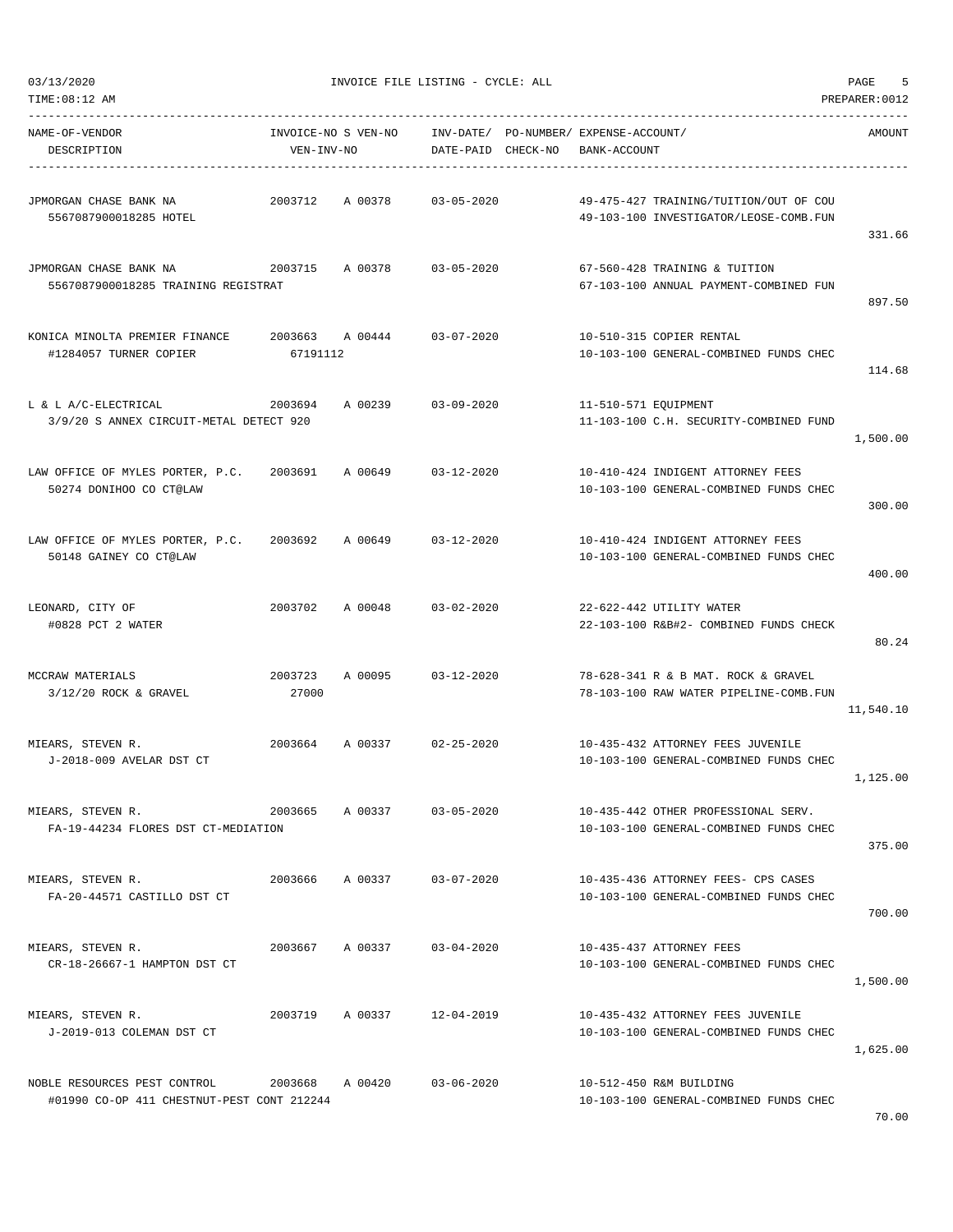| TIME:08:12 AM                                                           |                                    |                        |          |                                             |                                                                                             | PREPARER: 0012 |
|-------------------------------------------------------------------------|------------------------------------|------------------------|----------|---------------------------------------------|---------------------------------------------------------------------------------------------|----------------|
| NAME-OF-VENDOR<br>DESCRIPTION                                           | INVOICE-NO S VEN-NO<br>VEN-INV-NO  | INV-DATE/<br>DATE-PAID | CHECK-NO | PO-NUMBER/ EXPENSE-ACCOUNT/<br>BANK-ACCOUNT |                                                                                             | AMOUNT         |
| NOBLE RESOURCES PEST CONTROL<br>#01990 CO BLDG 1203 SAM RAYBURN         | 2003669<br>A 00420<br>212238       | $03 - 06 - 2020$       |          |                                             | 10-511-450 R & M BUILDING<br>10-103-100 GENERAL-COMBINED FUNDS CHEC                         | 67.00          |
| NOBLE RESOURCES PEST CONTROL<br>#01990 210 S MAIN PEST CONTROL          | 2003670<br>A 00420<br>212234       | $03 - 06 - 2020$       |          |                                             | 10-513-450 R&M BUILDING<br>10-103-100 GENERAL-COMBINED FUNDS CHEC                           | 95.00          |
| NOBLE RESOURCES PEST CONTROL<br>#01990 2375 SILO RD PEST CONTROL        | 2003671<br>A 00420<br>212221       | $03 - 09 - 2020$       |          |                                             | 10-560-450 SHERIFF OFF. R&M BLDG.<br>10-103-100 GENERAL-COMBINED FUNDS CHEC                 | 80.00          |
| OFFICE DEPOT<br>#29023460 Printer                                       | 2003672<br>A 00216<br>449729493001 |                        |          |                                             | 02-28-2020 2020000209 10-495-572 OFFICE EQUIPMENT<br>10-103-100 GENERAL-COMBINED FUNDS CHEC | 509.99         |
| OFFICE DEPOT<br>#29023460 Toner                                         | 2003673<br>A 00216<br>449729494001 |                        |          |                                             | 03-02-2020 2020000209 10-510-310 OFFICE SUPPLIES<br>10-103-100 GENERAL-COMBINED FUNDS CHEC  | 229.99         |
| OFFICE DEPOT<br>#29023460 Office Supplies                               | 2003674<br>A 00216<br>449998178001 |                        |          |                                             | 03-02-2020 2020000212 10-403-310 OFFICE SUPPLIES<br>10-103-100 GENERAL-COMBINED FUNDS CHEC  | 61.85          |
| OFFICE DEPOT<br>#29023460 Toner                                         | 2003675<br>A 00216<br>451447158001 |                        |          |                                             | 03-03-2020 2020000213 10-456-310 OFFICE SUPPLIES<br>10-103-100 GENERAL-COMBINED FUNDS CHEC  | 185.26         |
| OFFICE DEPOT<br>#29023460 Toner Cartridges                              | 2003707<br>A 00216<br>451706797001 |                        |          |                                             | 03-04-2020 2020000215 23-623-310 OFFICE SUPPLIES<br>23-103-100 R&B#3-COMBINED FUNDS CHECKI  | 291.98         |
| OFFICE DEPOT<br>#29023460 Toner                                         | 2003710<br>A 00216<br>451447158001 |                        |          |                                             | 03-03-2020 2020000213 24-624-310 OFFICE SUPPLIES<br>24-103-100 R&B#4- COMBINED FUNDS CHECK  | 61.19          |
| PARHAM, WILLIAM<br>50282 LONGEST CO CT@LAW                              | A 00532<br>2003693                 | $03 - 11 - 2020$       |          |                                             | 10-410-424 INDIGENT ATTORNEY FEES<br>10-103-100 GENERAL-COMBINED FUNDS CHEC                 | 300.00         |
| PERKINS, J. DANIEL<br>FA-20-44560 DUNNING DST CT                        | A 00589<br>2003676                 | $03 - 06 - 2020$       |          |                                             | 10-435-436 ATTORNEY FEES- CPS CASES<br>10-103-100 GENERAL-COMBINED FUNDS CHEC               | 595.00         |
| PERKINS, J. DANIEL<br>FA-20-44580 OTIS DST CT                           | A 00589<br>2003677                 | $03 - 05 - 2020$       |          |                                             | 10-435-436 ATTORNEY FEES- CPS CASES<br>10-103-100 GENERAL-COMBINED FUNDS CHEC               | 433.50         |
| PERKINS, J. DANIEL<br>FA-15-42456 GASPER DST CT                         | A 00589<br>2003728                 | $03 - 12 - 2020$       |          |                                             | 10-435-436 ATTORNEY FEES- CPS CASES<br>10-103-100 GENERAL-COMBINED FUNDS CHEC               | 280.50         |
| PREVENTION & STRENGTHENING SOLUTION 2003678<br>3/5/20 BRANCH EVALUATION | A 00640<br>01                      | $03 - 05 - 2020$       |          |                                             | 10-435-442 OTHER PROFESSIONAL SERV.<br>10-103-100 GENERAL-COMBINED FUNDS CHEC               | 673.50         |

 $03/13/2020$  PAGE 6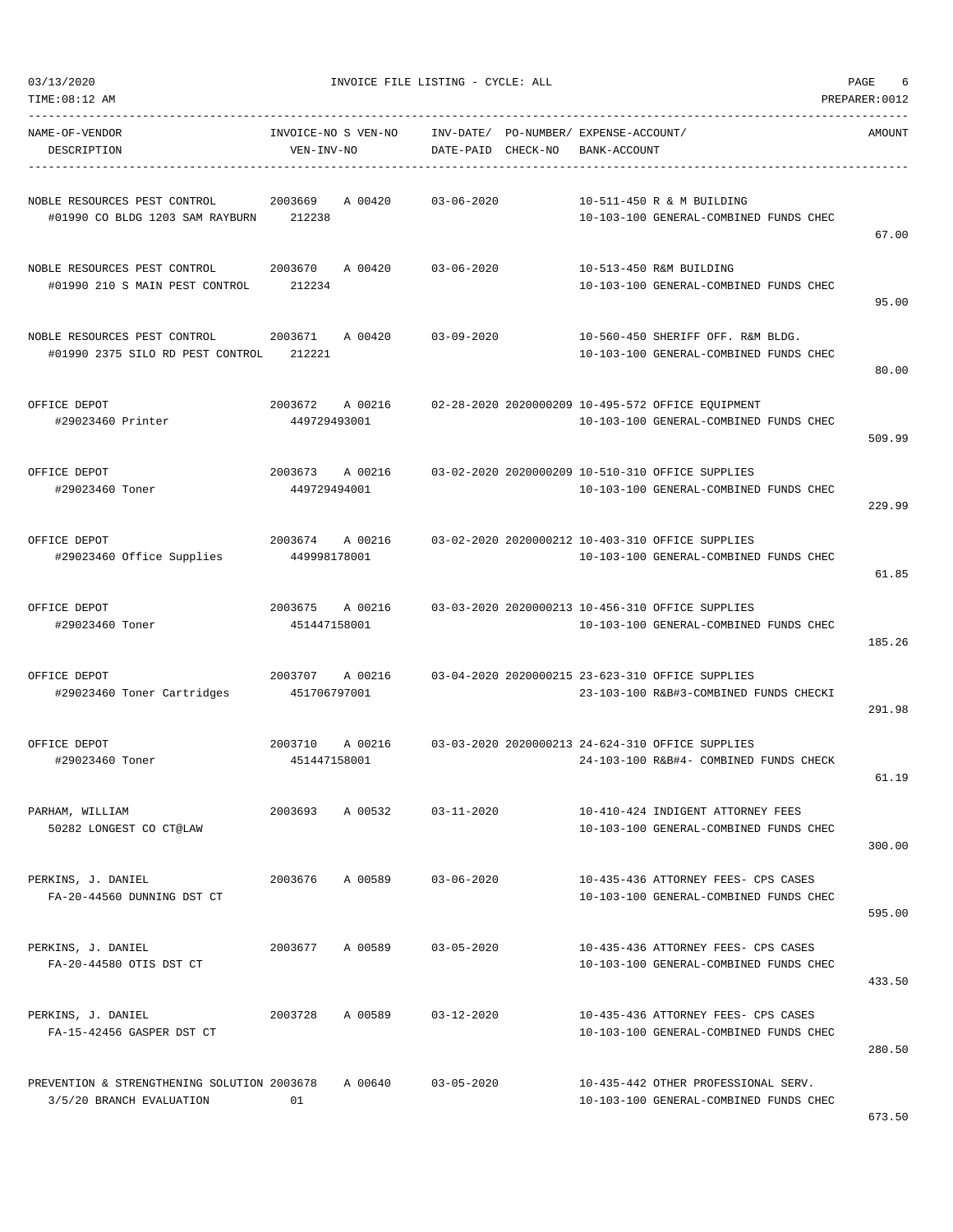| TIME:08:12 AM                                                                                               |                                   |                                                             |              |                                                                                             | PREPARER: 0012 |
|-------------------------------------------------------------------------------------------------------------|-----------------------------------|-------------------------------------------------------------|--------------|---------------------------------------------------------------------------------------------|----------------|
| NAME-OF-VENDOR<br>DESCRIPTION                                                                               | INVOICE-NO S VEN-NO<br>VEN-INV-NO | INV-DATE/ PO-NUMBER/ EXPENSE-ACCOUNT/<br>DATE-PAID CHECK-NO | BANK-ACCOUNT |                                                                                             | AMOUNT         |
| RDO EQUIPMENT CO<br>#7451002 331G COMPACT TRACK REPAIR W7050024                                             | 2003703<br>A 00353                | $03 - 09 - 2020$                                            |              | 23-623-458 R & M MACHINERY PARTS<br>23-103-100 R&B#3-COMBINED FUNDS CHECKI                  | 324.70         |
| REINERT PAPER & CHEMICAL CENTER 2003679 A 00478<br>#FANNI100 Janitorial Supplies                            | #29023460                         |                                                             |              | 03-10-2020 2020000217 10-513-332 JANITOR SUPPLIES<br>10-103-100 GENERAL-COMBINED FUNDS CHEC | 101.94         |
| REINERT PAPER & CHEMICAL CENTER<br>#FANNI100 Janitorial Supplies                                            | 2003680<br>A 00478<br>#29023460   |                                                             |              | 03-10-2020 2020000217 10-511-332 JANITOR SUPPLIES<br>10-103-100 GENERAL-COMBINED FUNDS CHEC | 33.41          |
| REINERT PAPER & CHEMICAL CENTER<br>#FANNI100 Janitorial Supplies                                            | 2003681<br>A 00478<br>#29023460   |                                                             |              | 03-10-2020 2020000217 10-516-332 JANITOR SUPPLIES<br>10-103-100 GENERAL-COMBINED FUNDS CHEC | 33.41          |
| REINERT PAPER & CHEMICAL CENTER<br>#FANNI100 Paper Towels                                                   | 2003704<br>A 00478<br>#29023460   |                                                             |              | 03-10-2020 2020000217 22-622-340 SHOP SUPPLIES<br>22-103-100 R&B#2- COMBINED FUNDS CHECK    | 23.65          |
| SHI GOVERNMENT SOLUTIONS, INC.<br>#3001172 External Hard Drive                                              | A 00494<br>2003682<br>GB00361272  |                                                             |              | 03-03-2020 2020000214 10-450-353 COMPUTER EXPENSE<br>10-103-100 GENERAL-COMBINED FUNDS CHEC | 82.54          |
| SMITH, THOMAS SCOTT<br>CR-19-27021 RUEBECK DST CT                                                           | 2003683<br>A 00817                | $03 - 02 - 2020$                                            |              | 10-435-437 ATTORNEY FEES<br>10-103-100 GENERAL-COMBINED FUNDS CHEC                          | 384.85         |
| SMITH, THOMAS SCOTT<br>CR-19-27241 LEWIS DST CT                                                             | A 00817<br>2003684                | $02 - 24 - 2020$                                            |              | 10-435-437 ATTORNEY FEES<br>10-103-100 GENERAL-COMBINED FUNDS CHEC                          | 858.00         |
| TEXAS ASSOCIATION OF COUNTIES<br>#217645 FIFE REGISTRATION                                                  | 2003685<br>A 00298<br>300624      | $03 - 09 - 2020$                                            |              | 10-450-427 OUT OF COUNTY TRAVEL/TRAINI<br>10-103-100 GENERAL-COMBINED FUNDS CHEC            | 225.00         |
| TEXAS ASSOCIATION OF COUNTIES<br>#7963 YOUNG REGISTRATION                                                   | 2003686 A 00298<br>300623         | $03 - 09 - 2020$                                            |              | 10-450-427 OUT OF COUNTY TRAVEL/TRAINI<br>10-103-100 GENERAL-COMBINED FUNDS CHEC            | 225.00         |
| TEXAS DEPT. OF STATE HEALTH SERVICE 2003687 A 00767 03-04-2020<br>#2014-044447-001 FEB REMOTE BIRTH 2010412 |                                   |                                                             |              | 10-409-489 COURT COSTS/ARREST FEES<br>10-103-100 GENERAL-COMBINED FUNDS CHEC                | 179.34         |
| TEXHOMA LIMESTONE, INC.<br>3/10/20 ROCK & GRAVEL-HAULING 7811                                               | 2003722 A 00265                   | $03 - 10 - 2020$                                            |              | 22-622-341 R & B MAT. ROCK & GRAVEL<br>22-103-100 R&B#2- COMBINED FUNDS CHECK               | 5,705.01       |
| THOMSON REUTERS - WEST PAYMENT CTR 2003720 A 00180<br>#1003935865 DA ONLINE                                 | 841978512                         | $02 - 29 - 2020$                                            |              | 10-475-421 INTERNET/ONLINE LEGAL RE<br>10-103-100 GENERAL-COMBINED FUNDS CHEC               | 354.64         |
| TRACTOR SUPPLY CREDIT PLAN<br>#6035301202805600 R&M PARTS                                                   | 2003711 A 00176<br>200547690      | $02 - 28 - 2020$                                            |              | 24-624-458 R & M MACHINERY PARTS<br>24-103-100 R&B#4- COMBINED FUNDS CHECK                  | 49.99          |

03/13/2020 INVOICE FILE LISTING - CYCLE: ALL PAGE 7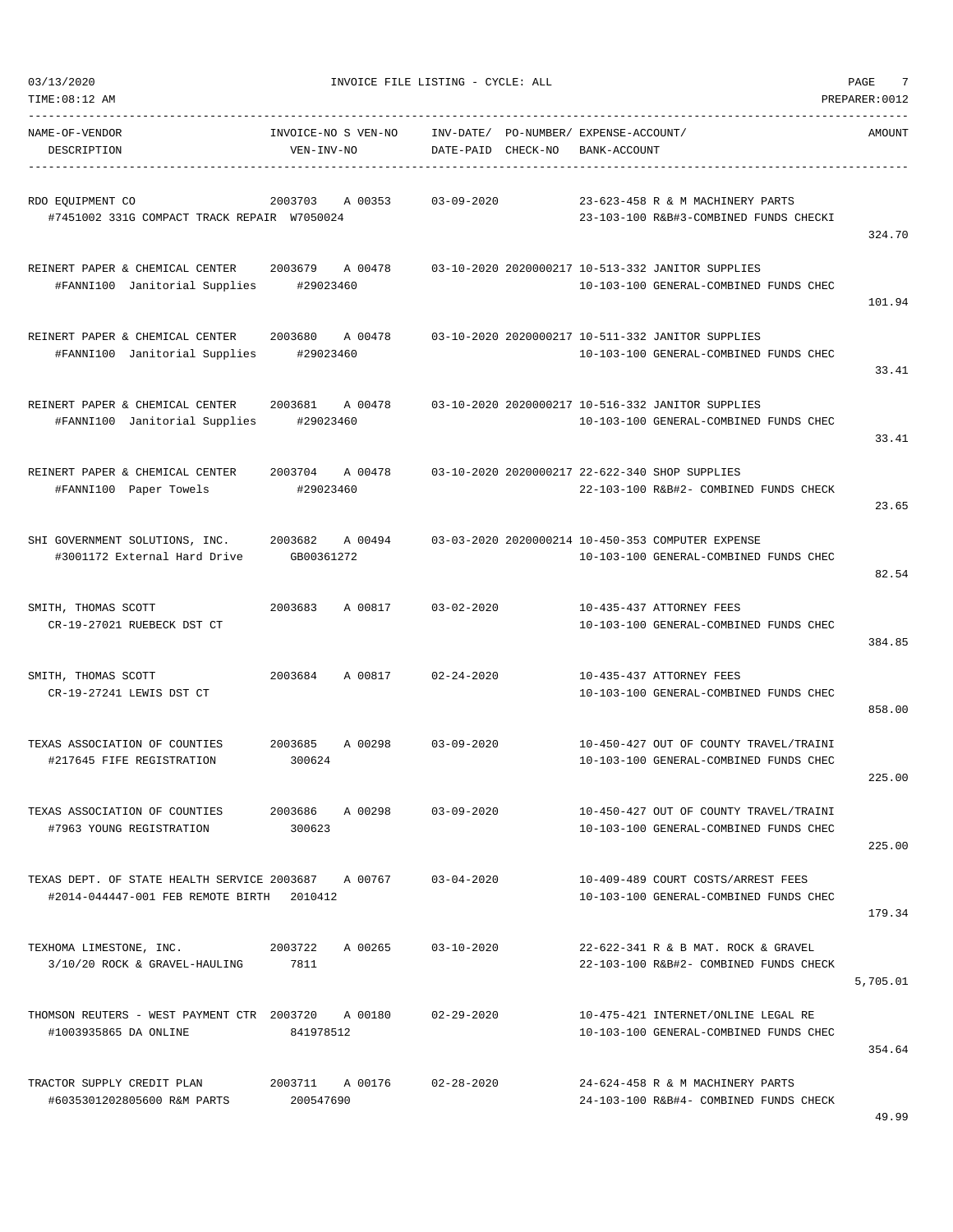$03/13/2020$  PAGE 8

TIME:08:12 AM PREPARER:0012

| NAME-OF-VENDOR<br>DESCRIPTION | INVOICE-NO S VEN-NO<br>VEN-INV-NO | DATE-PAID        | INV-DATE/ PO-NUMBER/ EXPENSE-ACCOUNT/<br>CHECK-NO<br>BANK-ACCOUNT | AMOUNT                                 |
|-------------------------------|-----------------------------------|------------------|-------------------------------------------------------------------|----------------------------------------|
|                               |                                   |                  |                                                                   |                                        |
| TYLER TECHNOLOGIES, INC.      | A 00310<br>2003688                | $03 - 01 - 2020$ |                                                                   | 10-510-453 COMPUTER SOFTWARE MAINTEN   |
| #45205 ODYSSEY HOSTING-JAIL   | 020-23797                         |                  |                                                                   | 10-103-100 GENERAL-COMBINED FUNDS CHEC |
|                               |                                   |                  |                                                                   | 5,398.25                               |
| TYLER TECHNOLOGIES, INC.      | A 00310<br>2003689                | $03 - 01 - 2020$ |                                                                   | 10-510-453 COMPUTER SOFTWARE MAINTEN   |
| #45205 ODYSSEY HOSTING        | 020-23796                         |                  |                                                                   | 10-103-100 GENERAL-COMBINED FUNDS CHEC |
|                               |                                   |                  |                                                                   | 31,106.25                              |
| U.S. POSTAL SERVICE           | 2003690<br>A                      | $03 - 10 - 2020$ | 10-456-311 POSTAL EXPENSES                                        |                                        |
| BOX 1163 RENEWAL              |                                   |                  |                                                                   | 10-103-100 GENERAL-COMBINED FUNDS CHEC |
|                               |                                   |                  |                                                                   | 0100                                   |

84.00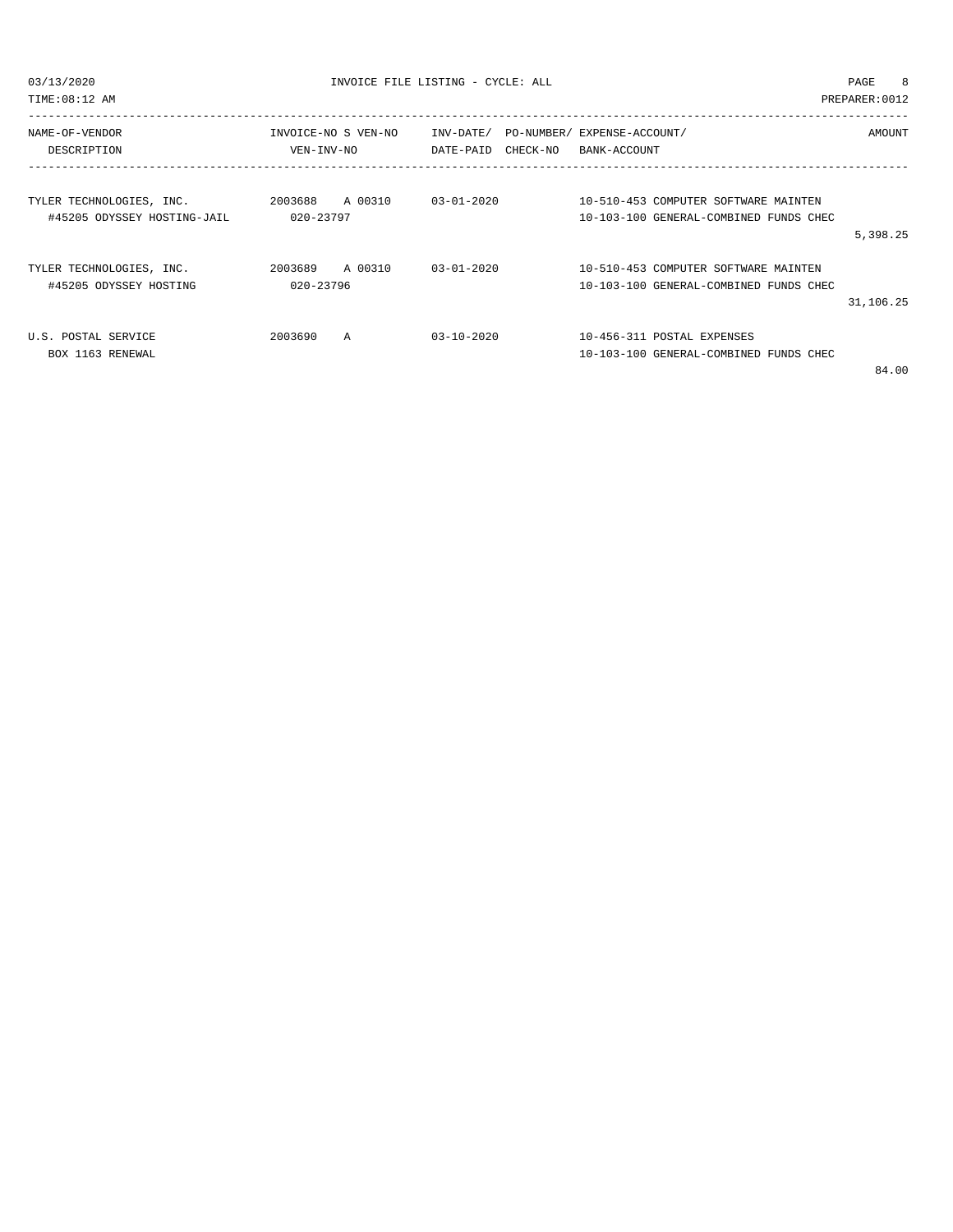03/13/2020 INVOICE FILE LISTING - CYCLE: ALL PAGE 9

| TIME: 08:12 AM                          |                |                     |          |                     |            |                     |                 | PREPARER: 0012          |
|-----------------------------------------|----------------|---------------------|----------|---------------------|------------|---------------------|-----------------|-------------------------|
| FD FUND                                 |                | ***** PENDING ***** |          | ****** PAID ******* |            | **** CANCELLED **** |                 | ****** $T$ OTAI, ****** |
| NO DESCRIPTION                          | COUNT          | AMOUNT              | COUNT    | AMOUNT              | COUNT      | AMOUNT              | COUNT           | AMOUNT                  |
|                                         |                |                     |          |                     |            |                     |                 |                         |
| REPORT TOTALS BY FUND                   |                |                     |          |                     |            |                     |                 |                         |
| 010 GENERAL FUND                        | 75             | 70,002.27           | $\Omega$ | 0.00                | $\Omega$   | 0.00                | 75              | 70,002.27               |
| 011 COURTHOUSE SECURITY                 | $\mathbf{1}$   | 1,500.00            | 0        | 0.00                | $^{\circ}$ | 0.00                | $\mathbf{1}$    | 1,500.00                |
| 018 CO.CLERK RECORD MNGMT.              | $\mathbf{1}$   | 4,288.00            | $\Omega$ | 0.00                | $\Omega$   | 0.00                | $\mathbf{1}$    | 4,288.00                |
| 019 DIST.CLK.RECORDS MNGMT.             | $\mathbf{1}$   | 463.00              | $\Omega$ | 0.00                | $\Omega$   | 0.00                | $\mathbf{1}$    | 463.00                  |
| 021 FANNIN CO. R & B #1 FUND            | $\mathcal{L}$  | 620.25              | $\Omega$ | 0.00                | $\Omega$   | 0.00                | $\mathcal{L}$   | 620.25                  |
| 022 FANNIN CO. R & B #2 FUND            | 7              | 7,169.42            | $\Omega$ | 0.00                | $\Omega$   | 0.00                | 7               | 7,169.42                |
| 023 FANNIN CO. R & B #3 FUND            | $\overline{4}$ | 1,046.50            | $\Omega$ | 0.00                | $\Omega$   | 0.00                | $4\overline{ }$ | 1,046.50                |
| 024 FANNIN CO. R & B #4 FUND            | $\overline{4}$ | 595.00              | $\Omega$ | 0.00                | $\Omega$   | 0.00                | $4\overline{ }$ | 595.00                  |
| 049 INVESTIGATOR/LEOSE GRANT            | $\mathbf{1}$   | 331.66              | $\Omega$ | 0.00                | $\Omega$   | 0.00                | $\mathbf{1}$    | 331.66                  |
| 053 CO. CLERK RECORDS ARCHIVE           | $\mathbf{1}$   | 164.00              | $\Omega$ | 0.00                | $\Omega$   | 0.00                | $\mathbf{1}$    | 164.00                  |
| 059 DRUG COURT PROGRAM                  | $\mathbf{1}$   | 562.50              | $\Omega$ | 0.00                | $\Omega$   | 0.00                | $\mathbf{1}$    | 562.50                  |
| 067 F.C. DETENTION CENTER ANNUAL PAYMEN | $\mathbf{1}$   | 897.50              | $\Omega$ | 0.00                | $\Omega$   | 0.00                | $\mathbf{1}$    | 897.50                  |
| 078 RAW WATER PIPELINE PCTS.2,3,4       | $\mathbf{1}$   | 11,540.10           | $\Omega$ | 0.00                | $\Omega$   | 0.00                | $\mathbf{1}$    | 11,540.10               |
| 085 LAKE FANNIN                         | $\mathbf{1}$   | 65.00               | 0        | 0.00                | 0          | 0.00                | $\mathbf{1}$    | 65.00                   |
| <b>GRAND TOTALS</b>                     | 101            | 99,245.20           | $\Omega$ | 0.00                | $\Omega$   | 0.00                | 101             | 99,245.20               |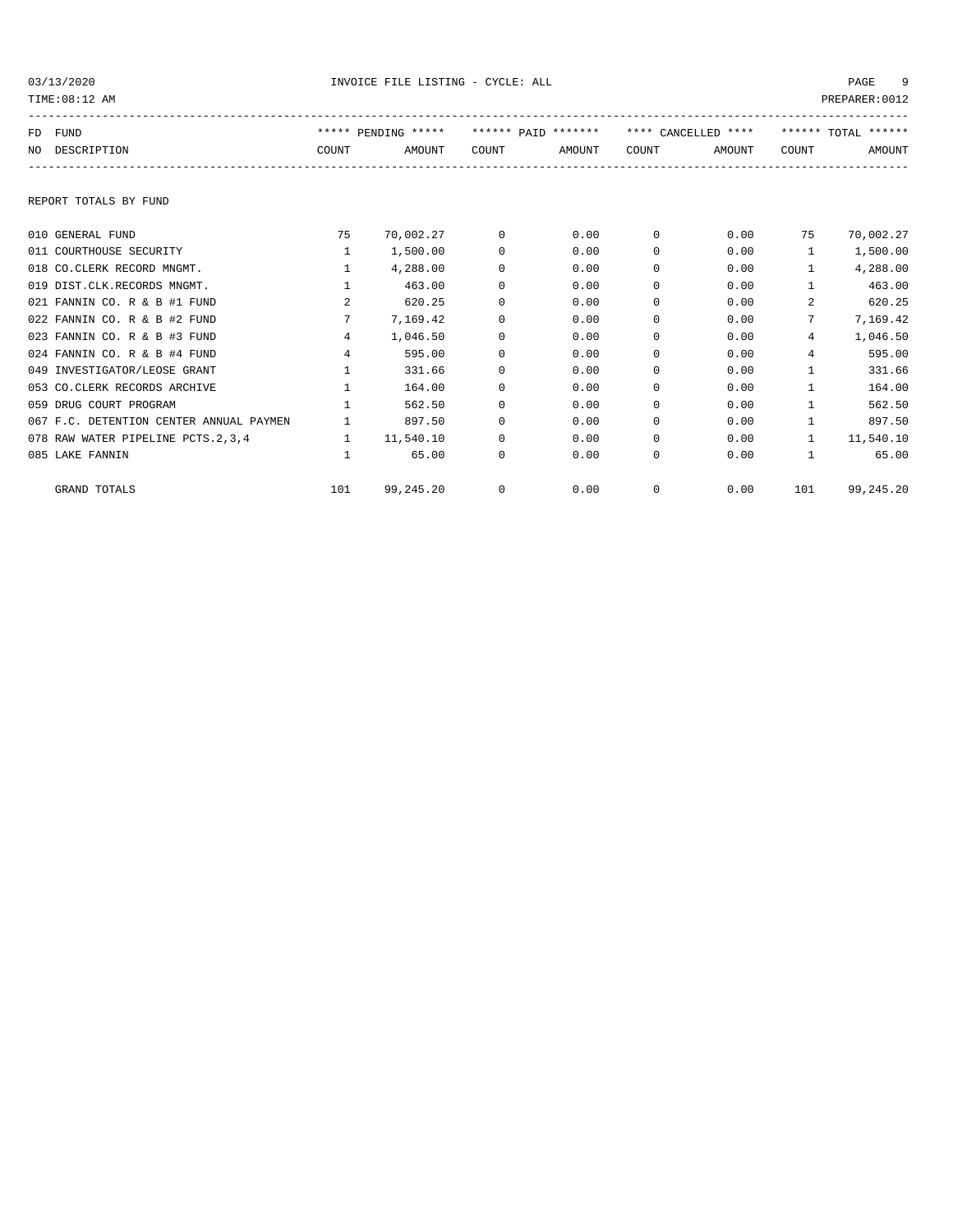## FANNIN COUNTY

 $\chi_{\rm{A}}$  ).

 $\mathcal{F}_{\mathcal{A},\mathcal{A},\mathcal{A}}$ 

 $\sim$   $\sim$ 

# TRANSACTION WORKSHEET

## LEGEND BANK ACH PAYMENT

## Account 4003547

| Vendor                     | <b>Turner Construction Company</b> |
|----------------------------|------------------------------------|
| Description                | Invoice #10 February 2020          |
| <b>ACH amount</b>          | \$60,899.49                        |
| Date of Transaction        | 2-28-2020                          |
| Settlement Date            | 3-3-2020                           |
| <b>Transaction #</b>       | 11322378                           |
| General Ledger Acct.#      | 66-667-167                         |
| Legend Bank contact person | Gina Arriola                       |
| Transaction made by        | Sherry Zindars                     |

Authorized Signatures:

Fannin County Auditor R Whighe

Fannin County Treasurer

This needs to go to the County Clerk to be filed with the bills.